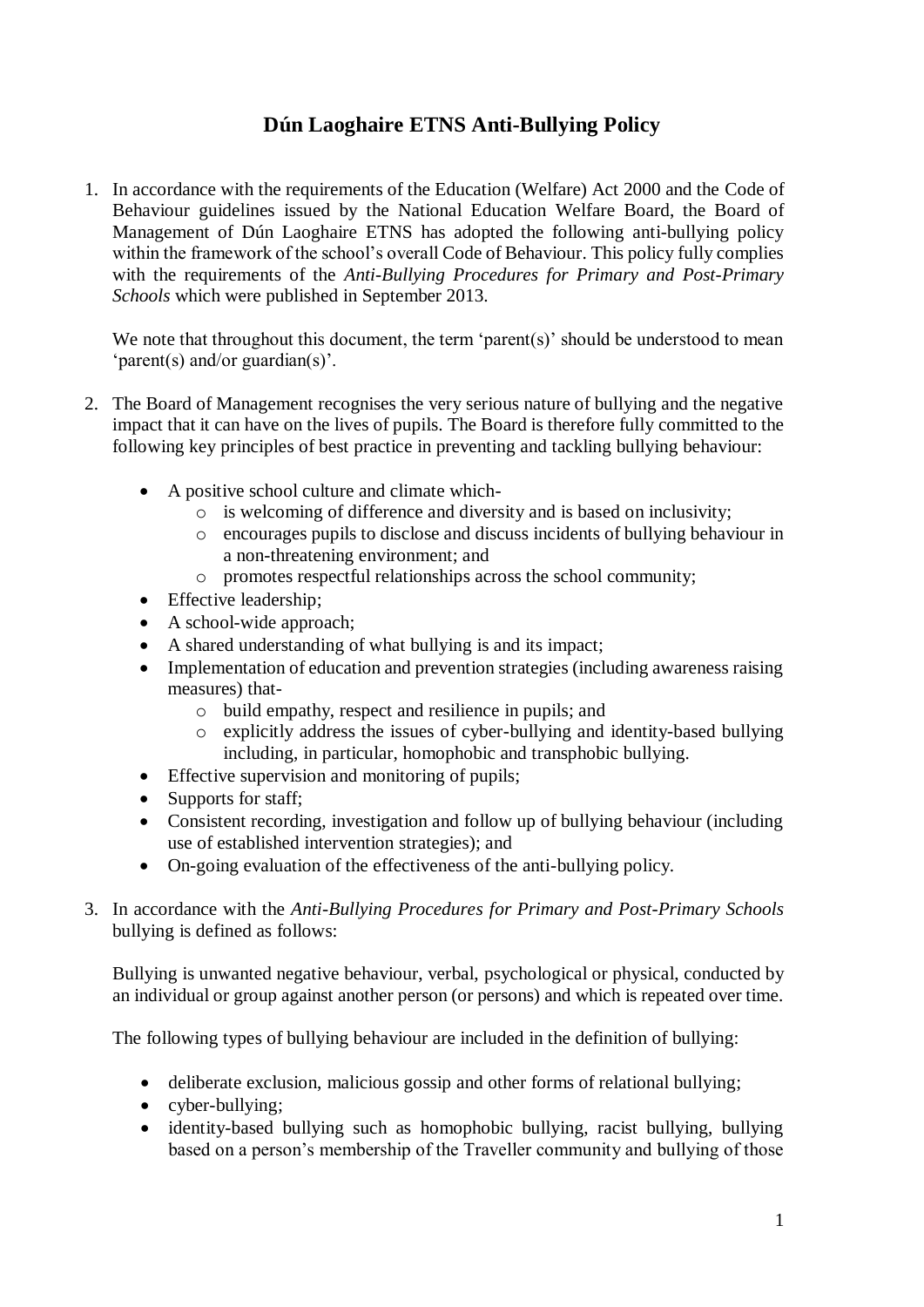with disabilities or special educational needs. This type of bullying often takes the form of name-calling;

- physical aggression;
- intimidation:
- damage to property;
- extortion.

Further details on these types of bullying are included in Appendix A below.

Isolated or once-off incidents of intentional negative behaviour, including a once-off offensive or hurtful text message or other private message, do not fall within the definition of bullying. These will be dealt with, as appropriate, in accordance with the school's Code of Behaviour.

However, in the context of this policy, placing a once-off offensive or hurtful public message, image or statement on a social network site or other public forum where that message, image or statement can be viewed and/or repeated by other people will be regarded as bullying behaviour.

Negative behaviour that does not meet this definition of bullying will be dealt with in accordance with the school's Code of Behaviour.

The impacts of bullying can be very serious for both victims and perpetrators of bullying. For victims, feelings of insecurity, low self-confidence and anxiety may emerge. This can also be the case for those who witness bullying. Children who engage in bullying behaviour can be at higher risk of depression, and may be at risk of developing an anti-social personality and of reducing their educational opportunities.

Additional information on different types of bullying and the different impacts of bullying is set out in Section 2 of the *Anti-Bullying Procedures for Primary and Post-Primary Schools*.

4. The relevant teacher(s) for investigating and dealing with bullying is (are) as follows: (see Section 6.8 of the *Anti-Bullying Procedures for Primary and Post-Primary Schools*):

Staff members share a collegiate responsibility, under the supervision of the Principal, to act and prevent bullying or aggressive behaviour in the school community.

The relevant teacher, in the first instance, is the child's Class Teacher. He or she will ordinarily have primary responsibility for investigating and dealing with bullying. Where this is not possible or appropriate, the Principal will nominate another staff member to deal with the situation. It is recognised that our teachers have the professional skills to deal with most instances of bullying within their day-to-day class management work. If the bullying is of a very serious nature, the Principal/Deputy Principal will also be involved. Furthermore, the Board of Management will also be involved, in line with the reporting procedures of Section 6 below and with the school's Code of Behaviour.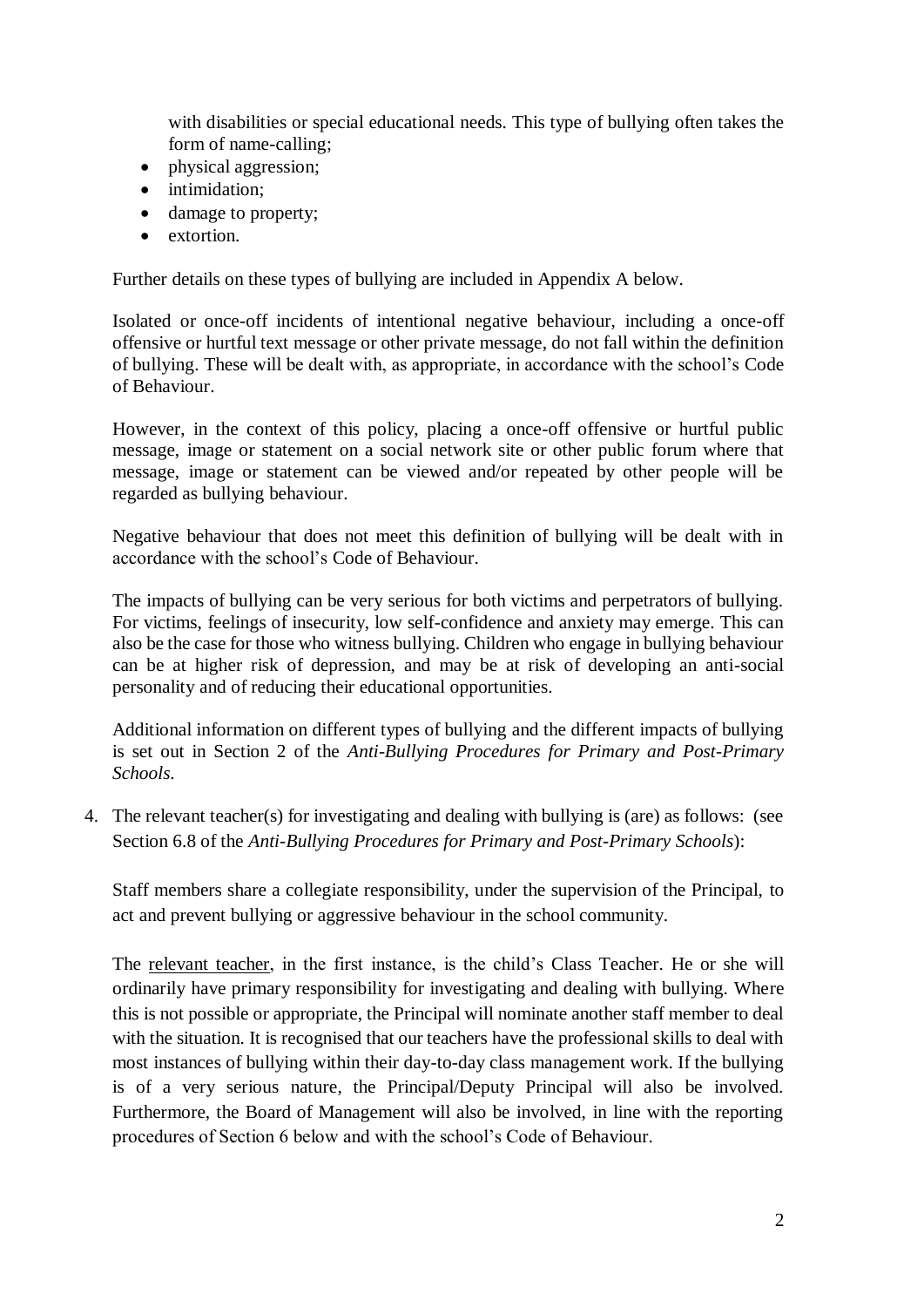5. The education and prevention strategies (including strategies specifically aimed at cyberbullying and identity-based bullying including in particular, homophobic and transphobic bullying) that will be used by the school are as follows (see Section 6.5 of the *Anti-Bullying Procedures for Primary and Post-Primary Schools*):

# **A Positive School Culture**

- Dún Laoghaire ETNS actively embraces difference and diversity and prides itself on its inclusive approach to education.
- Our school ethos is founded on respect for individuals' differences: these are promoted as a source of pride and self-respect.
- Tolerance and inclusion are at the heart of our school's life.
- These values underpin the Learn Together ethical education programme; this provides a platform for our school's education based anti-bullying measures.

# **Curriculum**

In raising awareness and understanding of how bullying occurs and providing the pupils with the skills and strategies to counter bullying in its various forms, curriculum implementation will place a particular emphasis on re-affirming the pupil's sense of selfesteem and self-worth through supporting the pupils in developing empathy, respect and resilience. These skills are delivered across all subject areas and through a welcoming school climate which respects diversity in all its forms. However there will be a particular focus on bullying delivered through the following:

- Stay Safe Programme will be taught in Senior Infants, First, Third and Fifth classes. This introduces our children to their right to live a bullying-free life, and develops skills in saying 'no' to anyone impinging on that right.
- SPHE Programme includes elements dealing with LGBT issues, and the need for respect for individuals differences in this regard.
- Learn Together Programme time will be devoted to an age-appropriate discussion of bullying at each class level. Children will be encouraged and helped to say "No" to bullying behaviour and to report experiences of bullying.
- Internet Safety Week: The school is committed to providing internet safety to all its students and will endeavour to maintain internet safety awareness through approaches such as Internet Safety Week and tailored lessons throughout the school year. This will include work dealing specifically with cyber-bullying.
- Pupils will participate in a range of age-appropriate prevention and education programmes during their time in Dún Laoghaire ETNS. These programmes will form a permanent part of the school calendar. Anticipating that different programmes will be available to the school at different times, we note that these may include (but not be restricted to) such programmes as SALT, Sticks and Stones, and the ISPCC Shield Campaign.
- Other classroom and whole-school activities, e.g. friendship week, drama and storytelling will also be undertaken to reinforce the importance of positive behaviour in the school.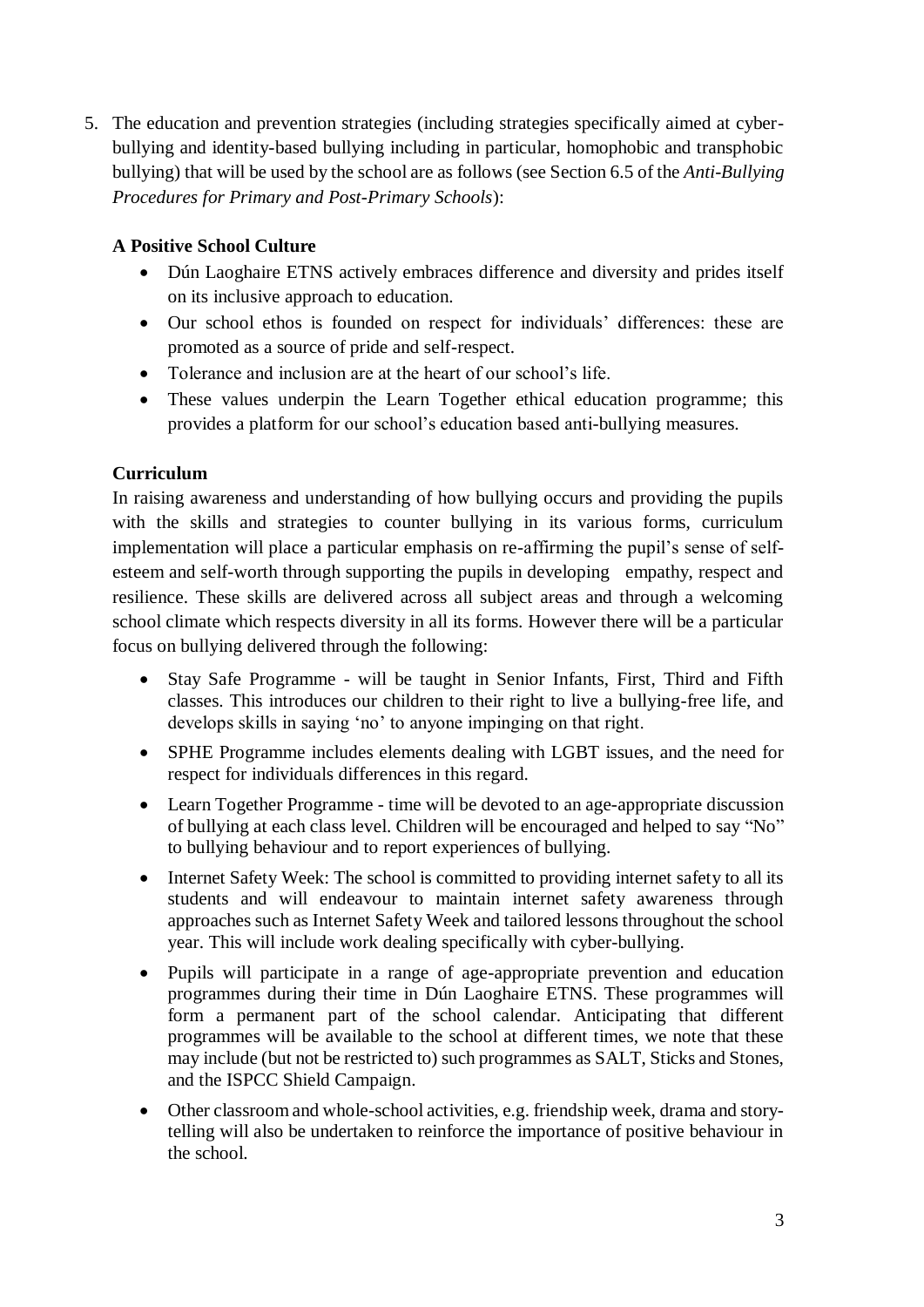• Together, these approaches engender a shared understanding among pupils of what bullying is and what its effects can be. Our children learn that bullying is wrong.

### **Staff Training**

We note that prevention of and dealing with bullying has formed an important part of the professional education of our teaching staff. Recognising the need for on-going training in this area, training events will be made available to teachers to raise awareness around bullying, and to enhance their skills in preventing and dealing with the different types of bullying that occur in schools. The need for such training will be discussed explicitly during the school-year planning period at the beginning of the first term of each year. The outcome of this discussion will be communicated to the Board of Management and training events will be put in place.

### **Yard Time**

- Yard time can be a 'hot-spot' for bullying behaviour. The school's procedures ensure that adequate numbers of staff are on duty in the yard at all times.
- The school has a proactive approach to encouraging positive behaviour at yard. This includes initiatives such as the Friendship Circle and rewards for positive behaviour on leaving and returning to class (Best Líne award).
- Behaviour at yard time is reviewed at our staff meetings and through the yard committee.
- The yard committee will undertake an annual review of the procedures used at Yard Time and provide a brief report on this review to the Board of Management. This review must take place in the second term of the school year and will form part of the Board's annual review of the school's Anti-Bullying Policy.

#### **Supervision**

• School activities are supervised and monitored at all times, with particular emphasis on those occasions when situations of bullying are more likely to occur, such as assembly time, play time, dismissal time and school outings/trips.

#### **Disclosure**

- Children are encouraged to disclose and discuss incidents of bullying behaviour.
- The difference between 'telling tales' about incidents of a minor nature and telling to 'stay safe' will be thoroughly explained.
- Specific initiatives that teach children that bullying should be reported are included in the curriculum-based approaches described above.

#### **Role of parents**

• Parents have a crucial role in the whole-school community approach to positive behaviour. This policy aims to provide parents with an understanding of the nature, types and effects of bullying. The description of bullying given in this policy, as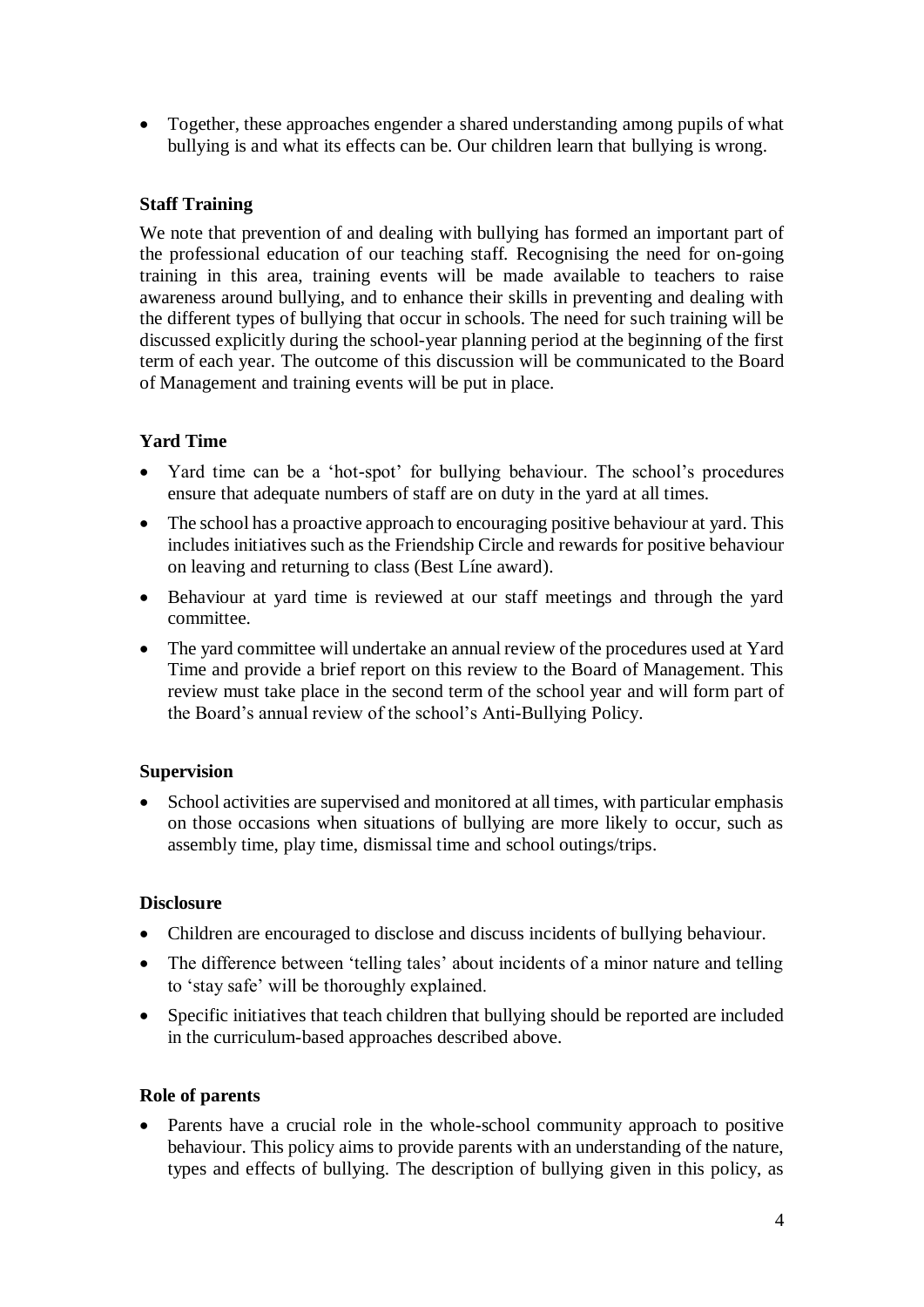provided by the Department of Education and Skills, establishes the clear distinction between consensual 'rough play' and bullying.

- The school will seek to raise awareness among parents of issues related to bullying through the following measures: (i) circulation of this policy via the school website; (ii) provision of information leaflets on bullying; (iii) provision of guidelines on what to do if parents feel that their child is engaging in bullying/is being bullied at school; (iv) organizing information sessions on bullying (including cyber-bullying).
- The school's Anti-Bullying Policy and Code of Behaviour will be available to view on our school website.
- Parents should encourage children to resolve difficulties without resorting to aggression and encourage children to share, to be kind, to be caring, and to be understanding towards others.
- Parents should look out for signs and symptoms that their child is being bullied or is bullying others and should report this to the school.
- Parents should discuss the school's anti-bullying policy with their child and endeavor to support the school in its efforts to prevent and treat bullying.
- Parents must take full responsibility for their children's inappropriate use of the Internet or mobile phones outside school. Parents should ensure that their child's use of social media is age-appropriate.

#### **The Wider Community**

The school, through the Principal, will liaise with relevant parties in the wider community to raise awareness of the issue of bullying. Our neighbours in the community and others such as coach drivers and lollipop ladies will be made aware of the importance of reporting instances of bullying behaviour involving our children to the school.

6. The school's procedures for investigation, follow-up and recording of bullying behaviour and the established intervention strategies used by the school for dealing with cases of bullying behaviour are as follows (see Section 6.8 of the *Anti-Bullying Procedures for Primary and Post-Primary Schools*) :

#### **Investigation, follow-up and recording of bullying behaviour**

- (i) Bullying behaviour thrives where there is confusion about what constitutes bullying, when strategies and procedures are not in place, when children are too fearful to tell or feel that nothing will be done about it if they do tell. The procedures outlined here seek to ensure that all reports of bullying are investigated fully and with absolute fairness, and that children who report bullying feel safe and supported.
- (ii) The primary aim for the relevant teacher in investigating and dealing with bullying is to ensure that the bullying stops, to resolve any issues and to restore, as far as is practicable, the relationships of the parties involved (rather than to apportion blame).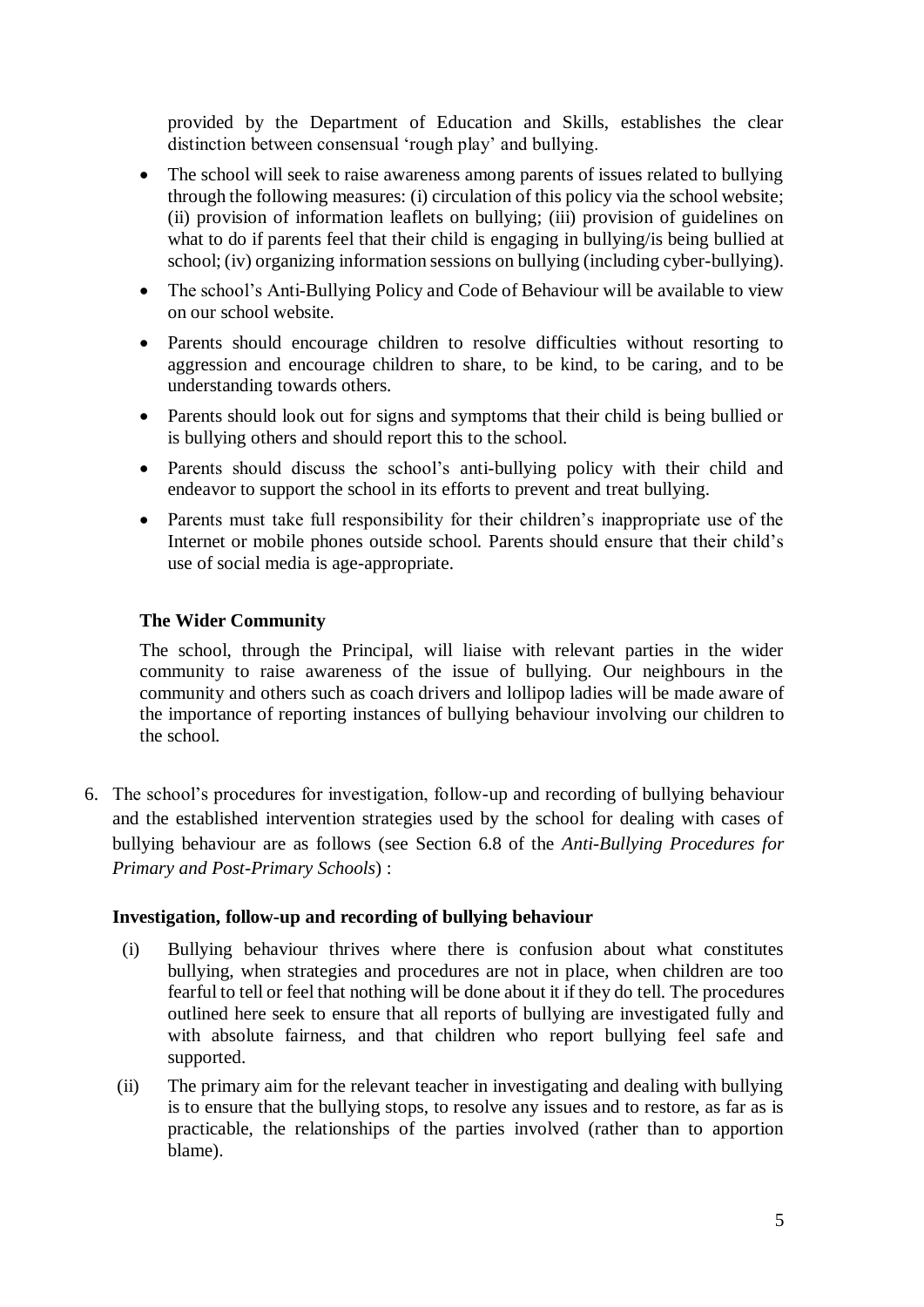- (iii) All reports including anonymous reports of bullying will be investigated and dealt with by the relevant Class Teacher (see Section 4 above) who will exercise his/her professional judgement to determine if bullying has occurred and how it is best resolved. This will build the children's confidence in 'telling'
- (iv) All teaching and non-teaching staff (school secretary, SNA's, caretaker, cleaners etc.) who witness bullying should report it to the relevant Class Teacher or to the Principal.
- (v) Pupils will be informed that when they report incidents of bullying, they are acting responsibly.
- (vi) A calm unemotional problem-solving approach will be used to deal with bullying.
- (vii) Incidents of bullying will initially be dealt with by the Class Teacher (i.e. the relevant teacher). All incidents will be dealt with sensitively and with due regard for the rights of all involved, including the rights of privacy and confidentiality.
- (viii) Answers will be sought to questions of What, Where, When, Who and Why.
	- (ix) On being informed of an alleged incident of bullying, the teacher dealing with it will first interview the alleged victim(s) and discuss the feelings which the alleged victim(s) experienced because of the bullying behaviour.
	- (x) An interview will then take place with the alleged perpetrator(s) (where there is more than one alleged perpetrator, pupils will be met individually first and then as a group).
	- (xi) Where the relevant teacher has determined that a pupil has engaged in bullying behaviour, it should be made clear to him/her how he/she is in breach of the school's anti-bullying policy. Efforts will be made to ensure that he/she sees the situation from the perspective of the pupil being bullied.
- (xii) Having discussed the negative impact which bullying has on both victim(s) and perpetrator(s), and when the relevant teacher deems it appropriate, the parties will be brought together in a safe and sensitive manner to work together towards the restoration of a positive, mutually respectful relationship where bullying does not occur again. We note that the different parties have different but complementary responsibilities in engaging with this process. This will be done under the guidance of the Class Teacher. This process respects the primary aim of the investigation of incidents of bullying as described in item (ii) above. It is recognised that this approach may not be appropriate to every incident of bullying, especially those of a more serious nature. In such cases, escalation as per item (xiv) will take place and alternative approaches will be taken. The school's Code of Behaviour will be implemented as appropriate.
- (xiii) In all cases where a teacher deems that bullying behaviour has occurred, a record of the incident(s) must be submitted to and retained by the Principal using the form *Appendix B: Template for Recording Bullying Behaviour* (see below). The parents of the parties involved will be contacted at an early stage to inform them of the matter and to explain the actions being taken (by reference to the school policy). The school will give parents an opportunity of discussing ways in which they can reinforce or support the actions being taken by the school and the supports for their pupils.
- (xiv) Incidents which are of a serious nature, or which involve pupils from a number of classes will be referred to the Principal. The parents of victims and alleged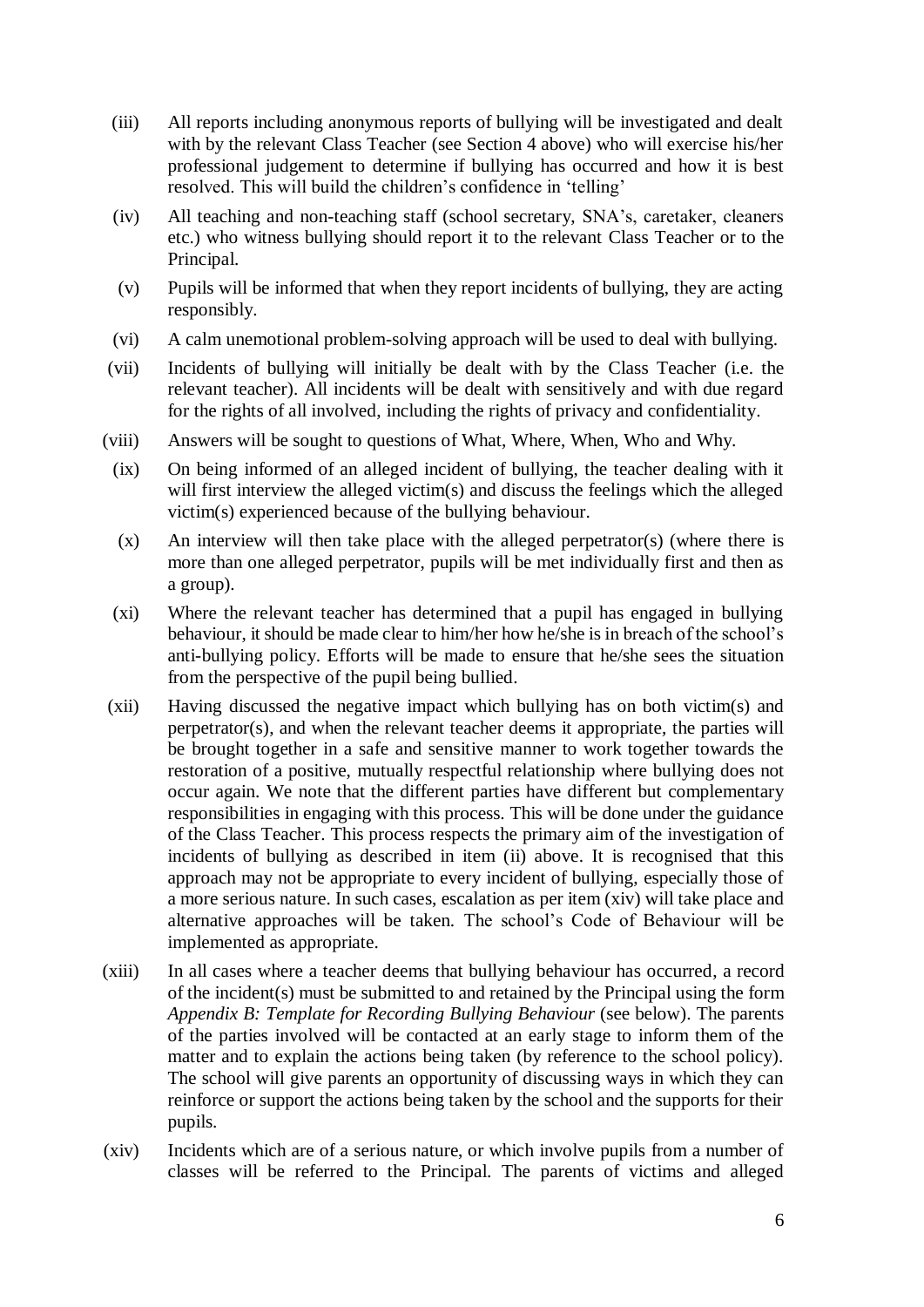perpetrators will be informed at an early stage that the investigation has been escalated in this manner.

- (xv) Where an incident of bullying has occurred, the relevant teacher and the Principal will ensure that other relevant staff members (e.g. those on yard duty, those supervising the pupils involved in any capacity) are aware of the incident. The aim of this is to ensure "continuity of care" for the children at a vulnerable time.
- (xvi) Where further action is required on foot of the alleged bullying, this will be undertaken following the procedures described in the school's Code of Behaviour, and will involve the Board of Management as per those procedures.
- (xvii) Parents and pupils are required to co-operate with any investigation and assist the school in resolving any issues and restoring, as far as is practicable, the relationships of the parties involved as quickly as possible
- (xviii) In cases where it is considered by the relevant teacher that the bullying behaviour has not been addressed within 20 school days of when the bullying occurred, it will be recorded again by the relevant teacher (see *Appendix B: Template for Recording Bullying Behaviour).* In such a case, the form should be clearly marked "Repeat report of this incident".
	- (xix) Where a parent is not satisfied that the school has dealt with a bullying case in accordance with these procedures, the parents will be referred, as appropriate, to the school's complaints procedures.
	- (xx) In the event that a parent has exhausted the school's complaints procedures and is still not satisfied, the school must advise the parents of their right to make a complaint to the Ombudsman for Children.
	- (xxi) Where the instances of bullying fall into the relevant categories, the school will refer those instances to the appropriate agencies (HSE Children and Family Services, National Educational Psychological Service, An Garda Síochána) in line with Sections 6.8.12 – 6.8.14 of the *Anti-Bullying Procedures for Primary and Post-Primary Schools.*
- (xxii) The school Principal will provide regular reports to the Board of Management on instances of bullying within the school: this will form part of the Principal's report to the Board at each meeting.
- (xxiii) The Board of Management will undertake an annual review of the school's antibullying policy and its implementation. In each given year, this will take place at the next Board meeting which falls after the date (day and month) of the adoption of this policy. This review will be informed by *Appendix 4: Checklist for Annual Review of the Anti-Bullying Policy and its Implementation* of the *Anti-Bullying Procedures for Primary and Post-Primary Schools.* This is included below as Appendix C to this document.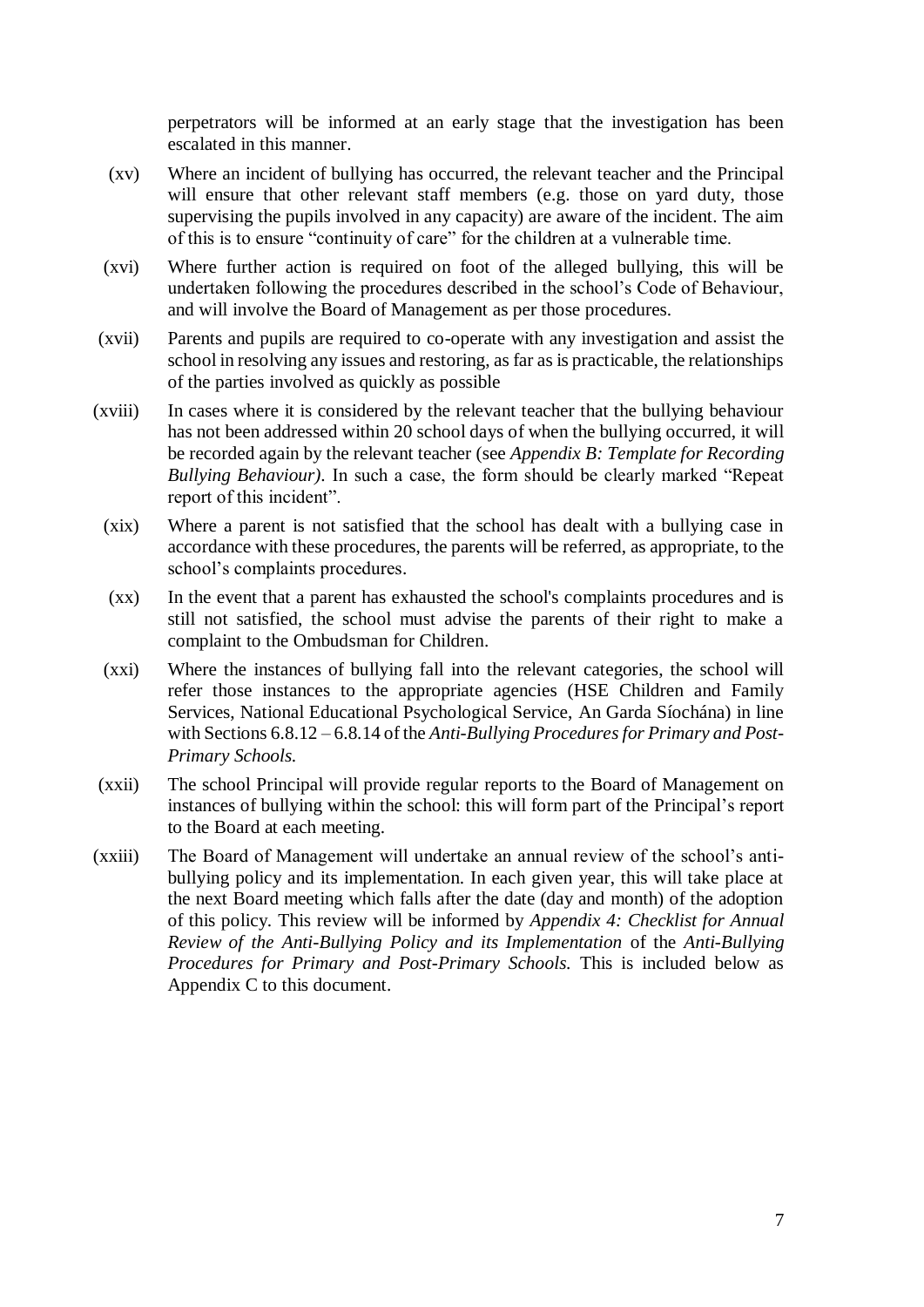7. The school's programme of support for working with pupils affected by bullying is as follows (see Section 6.8 of the *Anti-Bullying Procedures for Primary and Post-Primary Schools*) :

A central principle of the school's approach to supporting victims of bullying is that all reports of bullying will be taken seriously: children who report bullying or who are reported as being victims of bullying will be listened to and supported. All reports of bullying will be acted on as described in Section 6 above.

The school recognises that bullying can have profoundly negative effects on those involved, both victims and perpetrators. Thus a system of supports is in place to minimise these effects.

Following on from instances of bullying, and having acted on this as described in Section 6 above, the school will closely monitor all pupils involved (both victims and perpetrators). This monitoring will be done primarily by the Class Teacher, in liaison with the Principal, but other relevant staff also have a role here (cf. Section 6, item (xv)). This will allow the school to determine whether or not the bullying behaviour has stopped and to act accordingly as necessary. It will allow the school to gauge any negative effects that the incident(s) have had on those involved, and will allow the school to take steps to counteract such effects.

Children affected by bullying will take part in activities to build self-esteem and self-worth and to build the resilience of all involved.

When those who have been bullied are ready, the school advocates a restorative justice approach aimed at restoring positive relationships. In this approach, the child who has engaged in bullying behaviour is encouraged to acknowledge their wrongdoing and the harm they have caused, and then acts restoratively (e.g. through an apology and an undertaking not to engage in bullying behaviour again). The victim of the bullying is encouraged to accept this apology and to allow the development of a positive relationship between the individuals involved (see also Section 6, item (xii) above).

Where necessary, therapeutic support will be made available, to resolve deep hurts suffered by the victims. Likewise, supports will be made available to perpetrators to enable them take responsibility for their behaviour, to gain insight into why they are bullying and to change this behaviour.

All such supports will be applied in consultation with the children's parents, with relevant professionals and with relevant national agencies.

#### **Supervision and Monitoring of Pupils**

The Board of Management confirms that appropriate supervision and monitoring policies and practices are in place to both prevent and deal with bullying behaviour and to facilitate early intervention where possible.

#### **Prevention of Harassment**

The Board of Management confirms that the school will, in accordance with its obligations under equality legislation, take all such steps that are reasonably practicable to prevent the sexual harassment of pupils or staff or the harassment of pupils or staff on any of the nine grounds specified i.e. gender including transgender, civil status,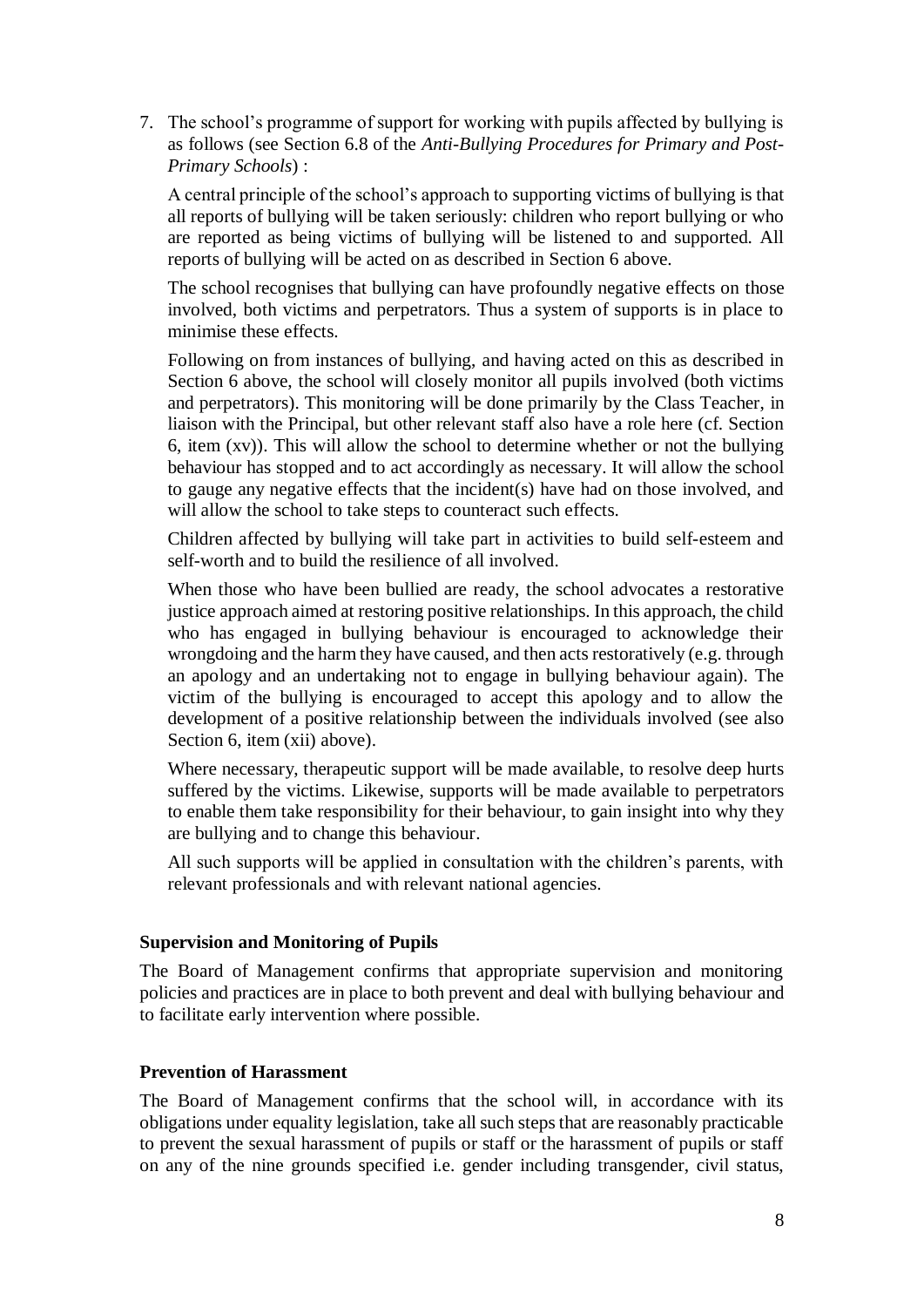family status, sexual orientation, religion, age, disability, race and membership of the Traveller community.

Dún Laoghaire ETNS strives to provide a positive, welcoming and respectful environment for all members of the school community. Thus the school recognises that all members of the school community, both children and adults, have the right to learn, play, work or otherwise contribute to the life of the school free from harassment by other members of the school community. For further details on this point, please refer to the school's policy on Dignity and Respect, *when developed*.

- 8. This policy was adopted by the Board of Management on  $28<sup>th</sup>$  August 2017 [date].
- 9. This policy will be made available to school personnel and will be published on the school website. A copy of this policy will be made available to the school's patron.
- 10. This policy and its implementation will be reviewed by the Board of Management once in every school year. Written notification that the review has been completed will be made available to school personnel and published on the school website.

Signed:  $Paddv$  Monahan, School Manager DLETNS

Signed: \_\_\_\_\_\_\_\_\_\_\_\_\_\_\_\_\_\_\_\_\_\_\_ Anne Marie Lillis, Principal DLETNS

Date:  $28<sup>th</sup>$  August 2017

Date of next review: January 2018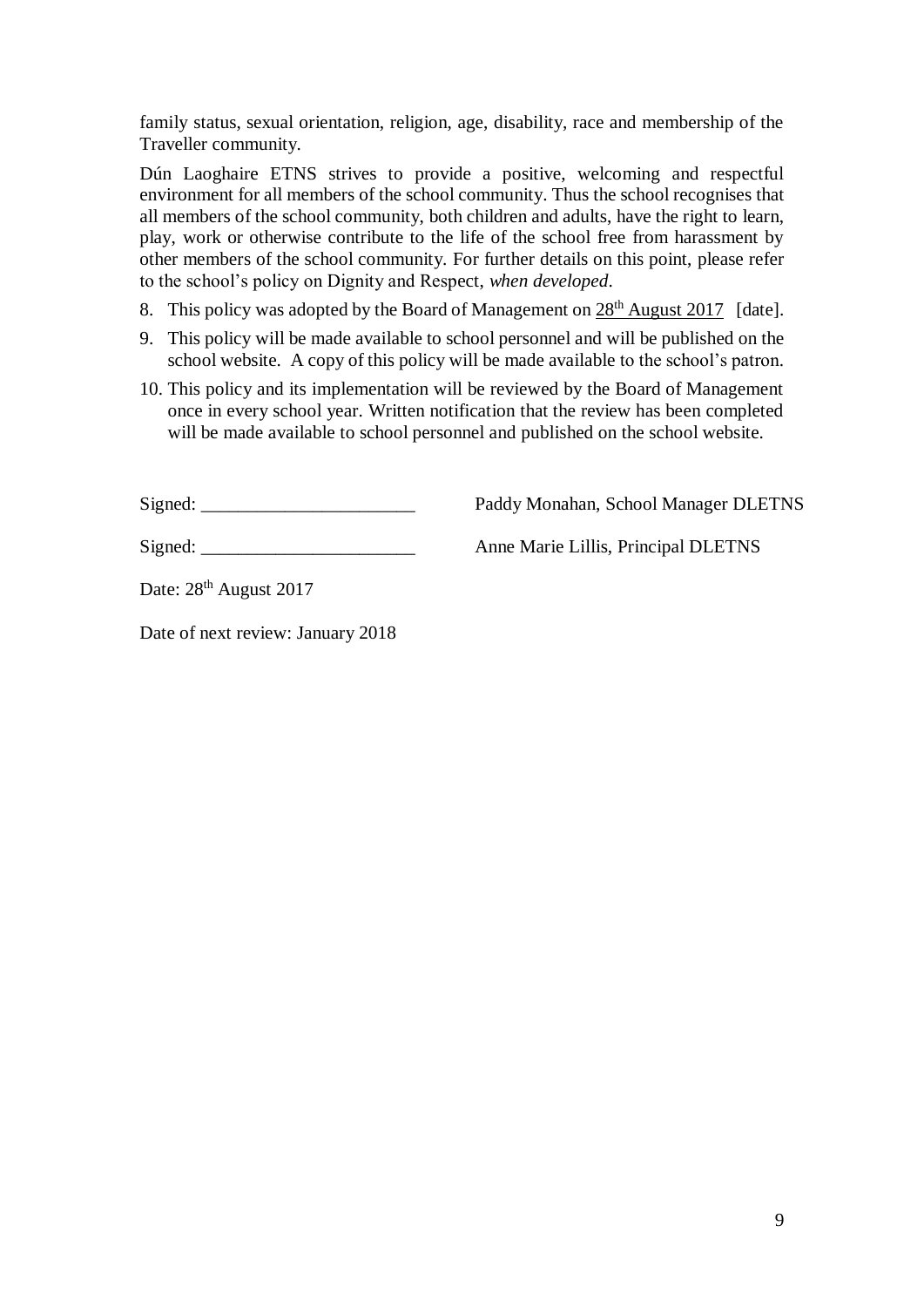#### **Appendix A – Types of Bullying**

The following extract comprises Section 2.2 of the *Anti-Bullying Procedures for Primary and Post-Primary Schools*.

The following are some of the types of bullying behaviour that can occur amongst pupils:

o **Physical aggression**: This behaviour includes pushing, shoving, punching, kicking, poking and tripping people. It may also take the form of severe physical assault. While pupils often engage in 'mess fights', they can sometimes be used as a disguise for physical harassment or inflicting pain.

o **Intimidation:** Some bullying behaviour takes the form of intimidation: it may be based on the use of very aggressive body language with the voice being used as a weapon. Particularly upsetting can be a facial expression which conveys aggression and/or dislike.

o **Isolation/exclusion and other relational bullying**: This occurs where a certain person is deliberately isolated, excluded or ignored by some or all of the class group. This practice is usually initiated by the person engaged in bullying behaviour and can be difficult to detect. It may be accompanied by writing insulting remarks about the pupil in public places, by passing around notes about or drawings of the pupil or by whispering insults about them loud enough to be heard. Relational bullying occurs when a person's attempts to socialise and form relationships with peers are repeatedly rejected or undermined. One of the most common forms includes control: "Do this or I won't be your friend anymore"(implied or stated); a group ganging up against one person (girl or boy); non-verbal gesturing; malicious gossip; spreading rumours about a person or giving them the "silent treatment".

o **Cyber-bullying:** This type of bullying is increasingly common and is continuously evolving. It is bullying carried out through the use of information and communication technologies such as text, social network sites, e-mail, instant messaging (IM), apps, gaming sites, chat-rooms and other online technologies. Being the target of inappropriate or hurtful messages is the most common form of online bullying. As cyber-bullying uses technology to perpetrate bullying behaviour and does not require face to face contact, cyber-bullying can occur at any time (day or night). Many forms of bullying can be facilitated through cyber-bullying. For example, a target may be sent homophobic text messages or pictures may be posted with negative comments about a person's sexuality, appearance etc.

o **Name calling**: Persistent name-calling directed at the same individual(s) which hurts, insults or humiliates should be regarded as a form of bullying behaviour. Often namecalling of this type refers to physical appearance, e.g., size or clothes worn. Accent or distinctive voice characteristics may attract negative attention. Academic ability can also provoke name calling. This tends to operate at two extremes. There are those who are singled out for attention because they are perceived to be weak academically. At the other extreme there are those who, because they are perceived as high achievers, are also targeted.

o **Damage to property**: Personal property can be the focus of attention for bullying behaviour. This may result in damage to clothing, mobile phone or other devices, school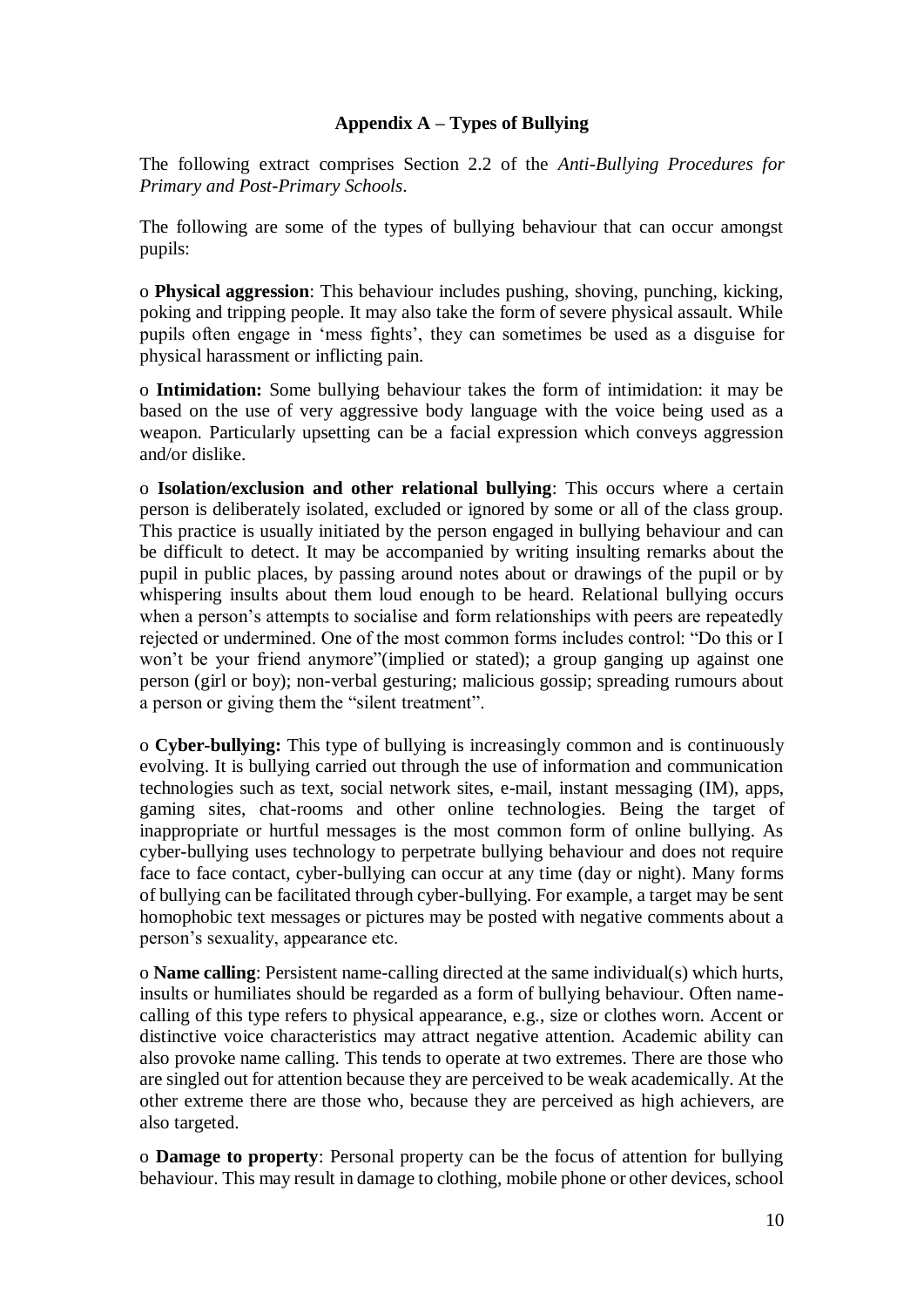books and other learning material or interference with a pupil's locker or bicycle. The contents of school bags and pencil cases may be scattered on the floor. Items of personal property may be defaced, broken, stolen or hidden.

o **Extortion**: Demands for money may be made, often accompanied by threats (sometimes carried out in the event of the targeted pupil not delivering on the demand). A pupil may also be forced into theft of property for delivery to another who is engaged in bullying behaviour**.**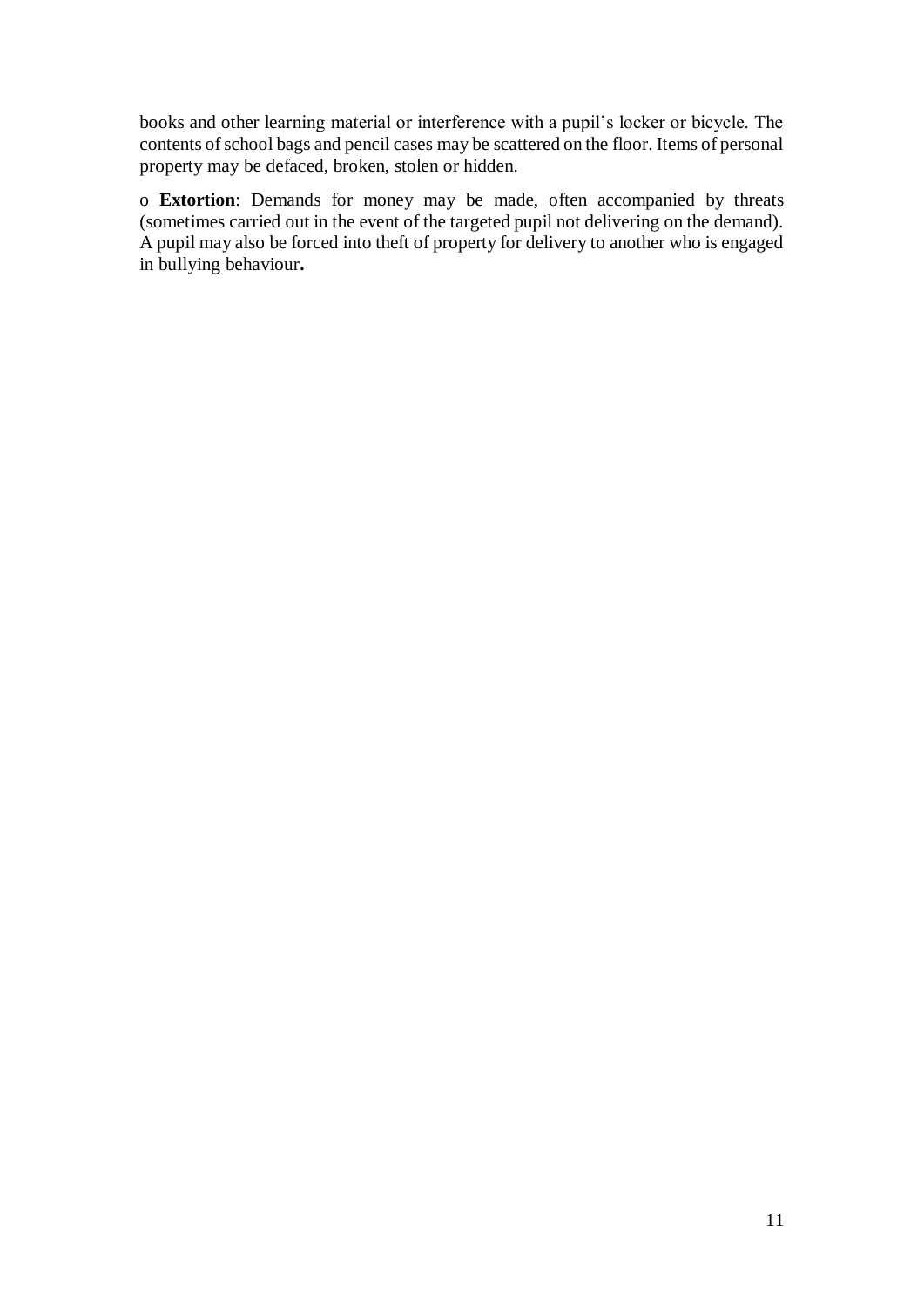### **Appendix B Template for recording bullying behaviour**

#### **1. Name of pupil being bullied and class group**

| Name | -- | lass |
|------|----|------|
|      |    |      |

#### **2. Name(s) and class(es) of pupil(s) engaged in bullying behaviour**

\_\_\_\_\_\_\_\_\_\_\_\_\_\_\_\_\_\_\_\_\_\_\_\_\_\_\_\_\_\_\_\_\_\_\_\_\_\_\_\_\_\_\_\_\_\_\_\_\_\_\_\_\_\_\_\_\_\_\_\_\_\_\_\_\_\_\_ \_\_\_\_\_\_\_\_\_\_\_\_\_\_\_\_\_\_\_\_\_\_\_\_\_\_\_\_\_\_\_\_\_\_\_\_\_\_\_\_\_\_\_\_\_\_\_\_\_\_\_\_\_\_\_\_\_\_\_\_\_\_\_\_\_\_\_ \_\_\_\_\_\_\_\_\_\_\_\_\_\_\_\_\_\_\_\_\_\_\_\_\_\_\_\_\_\_\_\_\_\_\_\_\_\_\_\_\_\_\_\_\_\_\_\_\_\_\_\_\_\_\_\_\_\_\_\_\_\_\_\_\_\_\_

**3. Source** of bullying concern/report (tick relevant  $box(es))$ \*

**4. Location** of incidents (tick relevant box(es))\*

| Pupil concerned    |  |
|--------------------|--|
| <b>Other Pupil</b> |  |
| Parent             |  |
| Teacher            |  |
| Other              |  |

Playground Classroom Corridor Toilets School Bus **Other** 

**5. Name of person(s) who reported** the bullying concern

|  |  | <b>6. Type</b> of Bullying Behaviour (tick relevant box(es)) * |  |
|--|--|----------------------------------------------------------------|--|
|  |  |                                                                |  |

| <b>Physical Aggression</b> | Cyber-bullying          |
|----------------------------|-------------------------|
| Damage to Property         | Intimidation            |
| <b>Isolation/Exclusion</b> | <b>Malicious Gossip</b> |
| Name Calling               | Other (specify)         |

### **7. Where behaviour is regarded as identity-based bullying, indicate the relevant category:**

| Homophobic   Disability/SEN   Racist |           | Membership of $\vert$ Other (specify) |
|--------------------------------------|-----------|---------------------------------------|
| related                              | Traveller |                                       |
|                                      | community |                                       |
|                                      |           |                                       |

#### **8. Brief Description of bullying behaviour and its impact**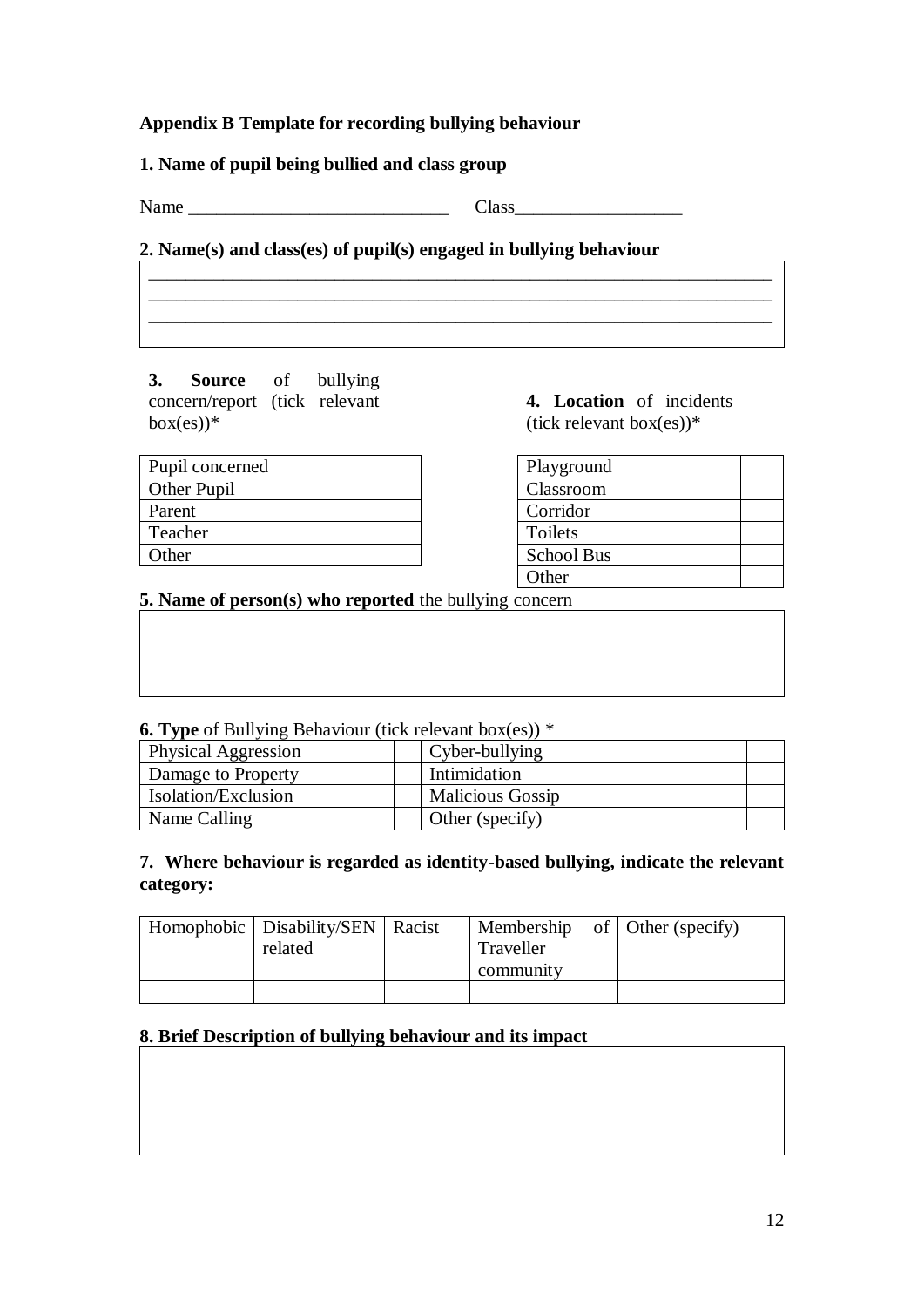# **9. Details of actions taken**

Signed \_\_\_\_\_\_\_\_\_\_\_\_\_\_\_\_\_\_\_\_\_\_\_ (Relevant Teacher) Date \_\_\_\_\_\_\_\_\_\_\_\_\_\_\_\_\_\_\_\_\_\_\_\_\_

Date submitted to Principal/Deputy Principal \_\_\_\_\_\_\_\_\_\_\_\_\_\_\_\_\_\_\_\_\_\_\_\_\_\_\_\_\_\_\_\_\_\_\_

**\* Note:** The categories listed in the tables 3, 4 & 6 are suggested and schools may add to or amend these to suit their own circumstances.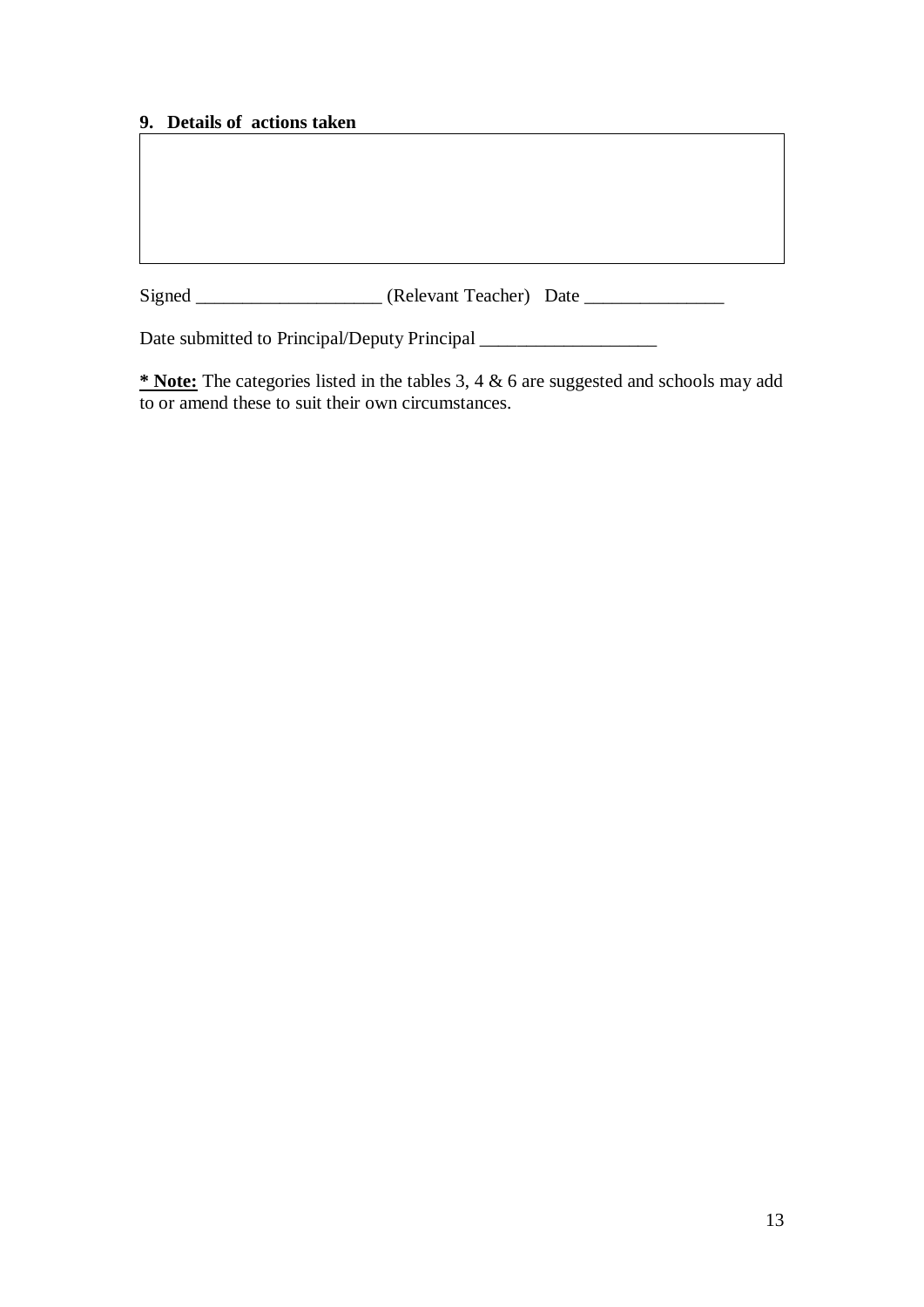# **Appendix C**

#### **Checklist for annual review of the anti-bullying policy and its implementation**

The Board of Management (the Board) must undertake an annual review of the school's anti-bullying policy and its implementation. The following checklist must be used for this purpose. The checklist is an aid to conducting this review and is not intended as an exhaustive list. In order to complete the checklist, an examination and review involving both quantitative and qualitative analysis, as appropriate across the various elements of the implementation of the school's anti-bullying policy will be required.

Yes /No

| Has the Board formally adopted an anti-bullying policy that fully complies with        |  |
|----------------------------------------------------------------------------------------|--|
| the requirements of the Anti-Bullying Procedures for Primary and Post-Primary          |  |
| Schools?                                                                               |  |
| Has the Board published the policy on the school website and provided a copy to        |  |
| the parents' association?                                                              |  |
| Has the Board ensured that the policy has been made available to school staff          |  |
| (including new staff)?                                                                 |  |
| Is the Board satisfied that school staff are sufficiently familiar with the policy and |  |
| procedures to enable them to effectively and consistently apply the policy and         |  |
| procedures in their day to day work?                                                   |  |
| Has the Board ensured that the policy has been adequately communicated to all          |  |
| pupils?                                                                                |  |
| Has the policy documented the prevention and education strategies that the school      |  |
| applies?                                                                               |  |
| Have all of the prevention and education strategies been implemented?                  |  |
| Has the effectiveness of the prevention and education strategies that have been        |  |
| implemented been examined?                                                             |  |
| Is the Board satisfied that all teachers are recording and dealing with incidents in   |  |
| accordance with the policy?                                                            |  |
| Has the Board received and minuted the periodic summary reports of the Principal?      |  |
| Has the Board discussed how well the school is handling all reports of bullying        |  |
| including those addressed at an early stage and not therefore included in the          |  |
| Principal's periodic report to the Board?                                              |  |
| Has the Board received any complaints from parents regarding the school's              |  |
| handling of bullying incidents?                                                        |  |
| Have any parents withdrawn their child from the school citing dissatisfaction with     |  |
| the school's handling of a bullying situation?                                         |  |
| Have any Ombudsman for Children investigations into the school's handling of a         |  |
| bullying case been initiated or completed?                                             |  |
| Has the data available from cases reported to the Principal (by the bullying           |  |
| recording template) been analysed to identify any issues, trends or patterns in        |  |
| bullying behaviour?                                                                    |  |
| Has the Board identified any aspects of the school's policy and/or its                 |  |
| implementation that require further improvement?                                       |  |
| Has the Board put in place an action plan to address any areas for improvement?        |  |

Signed Date Date  $\Box$ 

Chairperson, Board of Management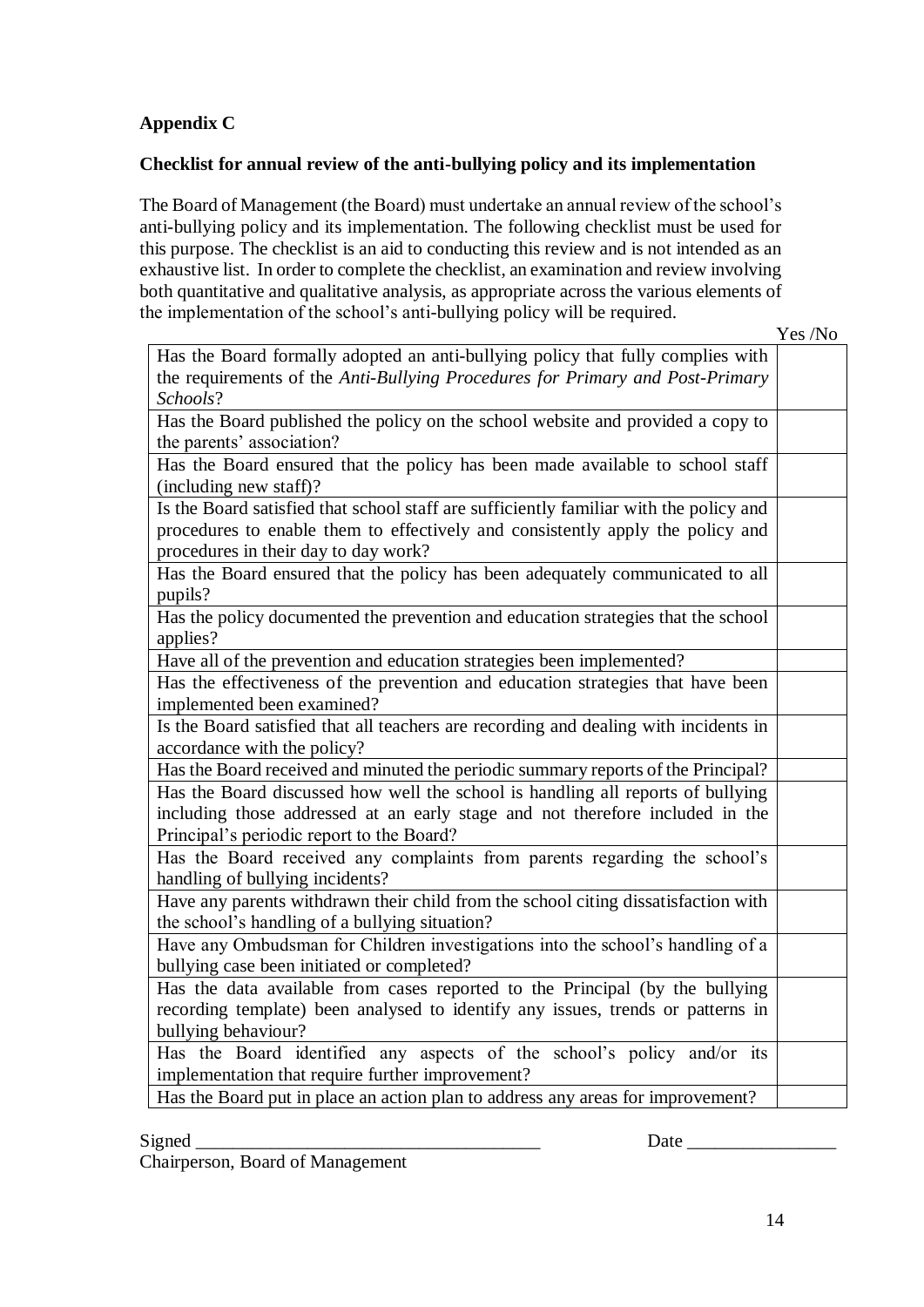Signed<br>Principal

Date